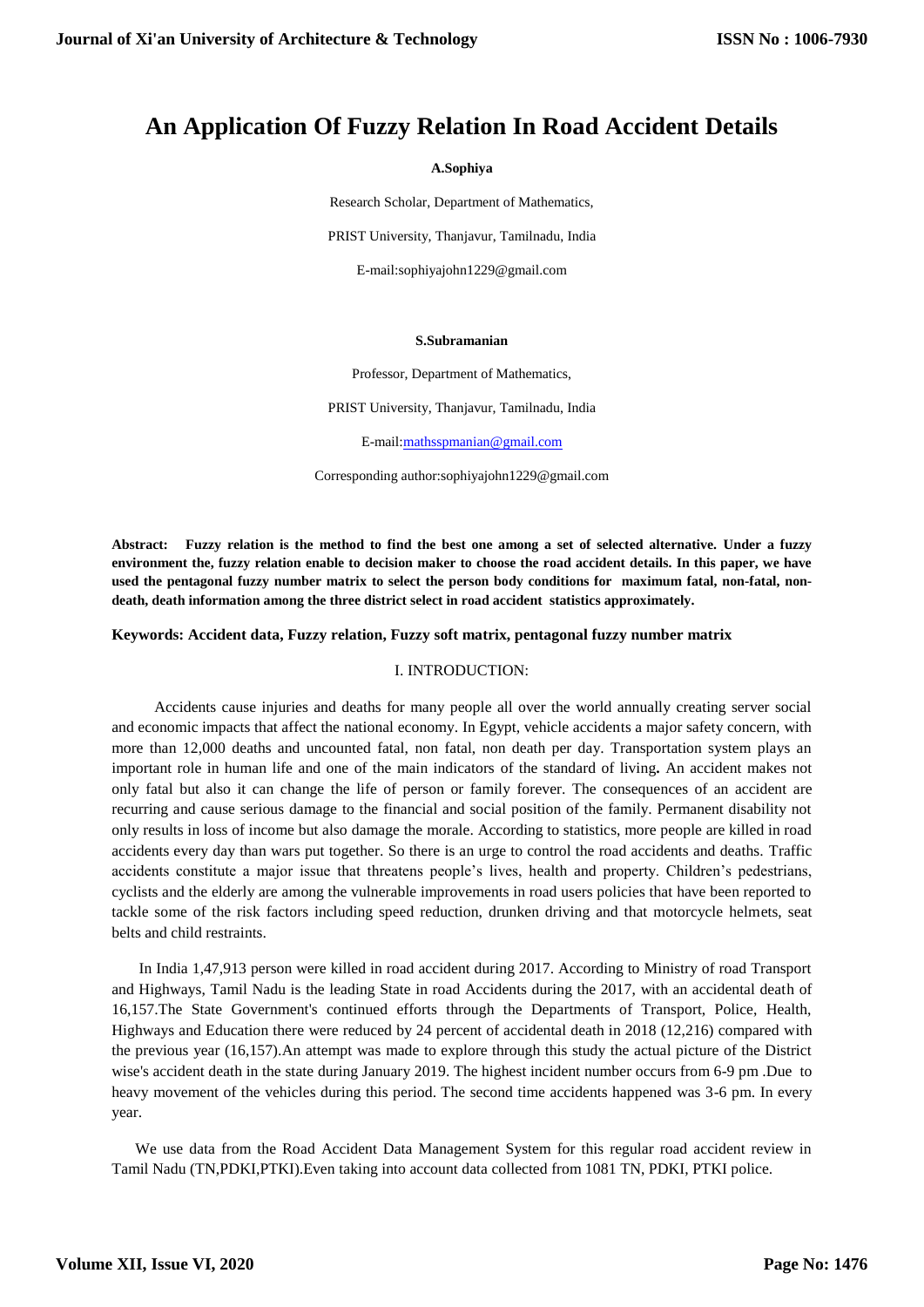## II. FUZZY RELATION :

 We discuss the relevance of the use of fuzzy relation in the accident details. One of the main growths of fuzzy set theory, fuzzy matrix was mainly discuses and reason with some particular from of matrix.

Fuzzy matrix  $F_{mn}$  denote the set of all m × n matrices over  $F$ . If m=n, then we write  $F_n$ . Elements of  $F_{mn}$  are called as membership value matrices, binary fuzzy relation matrices and also called the fuzzy matrices. Boolean matrices above the Boolean algebra {0.1} are special kinds of fuzzy matrices.

Fuzzy relation are fuzzy subsets of  $\widetilde{A} \times \widetilde{B}$ , that is mapping from  $\widetilde{A} \to \widetilde{B}$ . The application of fuzzy relation are widespread and important. We have considered only Binary Relation (i.e., relation between two sets) or simply 'Relation' (unary, binary, ternary,…)

Let  $\widetilde{A}, \widetilde{B} \subseteq \mathbf{R}$  be universal set, then

 $\widetilde{R} = \{((\widetilde{a}, \widetilde{b}'), \mu_{\widetilde{R}}(\widetilde{a}, \widetilde{b})) \mid (\widetilde{a}, \widetilde{b}) \in \widetilde{A} \times \widetilde{B}\}\)$  is called a fuzzy relation from  $\widetilde{A}$  to  $\widetilde{B}$ .

Max-min composition: Let  $R_1$  $\widetilde{R}_1(\widetilde{a}, \widetilde{b})$ ,  $(\widetilde{a}, \widetilde{b}) \in \widetilde{A} \times \widetilde{B}$  and  $\widetilde{R}_2$  $\widetilde{R}_2(\widetilde{b}, \widetilde{c})$ ,  $(\widetilde{b}, \widetilde{c}) \in \widetilde{B} \times \widetilde{C}$  be two fuzzy relation. The max-min composition  $\check{R}_1$  max-min  $\check{R}_2$  is then the fuzzy set

$$
\widetilde{R}_1 \circ \widetilde{R}_2 = \{ \left[ (\widetilde{a}, \widetilde{c}), \max_b \{ \min \{ \mu_{\widetilde{R}_1} \left( \widetilde{a}, \widetilde{b} \right), \mu_{\widetilde{R}_2} \left( \widetilde{b}, \widetilde{c} \right) \} \right] \right] \widetilde{a} \in \widetilde{A}, \widetilde{b} \in \widetilde{B}, \widetilde{c} \in \widetilde{C} \}
$$

 $\mu_{\tilde{R}_1 \circ \tilde{R}_2}$  is again the membership function of a fuzzy relation on fuzzy sets.

Max-prod composition and max-av composition:

Let 
$$
\widetilde{R}_1
$$
 and  $\widetilde{R}_2$  respectively,  
\n
$$
\widetilde{R}_1 \circ \widetilde{R}_2 = \{ [(\widetilde{a}, \widetilde{c}), \max_b \{ \mu_{\widetilde{R}_1} (\widetilde{a}, \widetilde{b}), \mu_{\widetilde{R}_2} (\widetilde{b}, \widetilde{c}) \} ] \mid \widetilde{a} \in \widetilde{A}, \widetilde{b} \in \widetilde{B}, \widetilde{c} \in \widetilde{C} \}
$$
\n
$$
\widetilde{R}_1 \circ_{\text{av}} \widetilde{R}_2 = \{ [(\widetilde{a}, \widetilde{c}), \frac{1}{2} \cdot \max_b \{ \mu_{\widetilde{R}_1} (\widetilde{a}, \widetilde{b}), \mu_{\widetilde{R}_2} (\widetilde{b}, \widetilde{c}) \} ] \mid \widetilde{a} \in \widetilde{A}, \widetilde{b} \in \widetilde{B}, \widetilde{c} \in \widetilde{C} \}
$$

#### III. METHODOLOGY:

 Approximately three Tamil Nadu district selected. Instead they selected vehicles and number of accidents and conditions for citizens. Then fuzzy relationship sub for  $\tilde{A}(\tilde{a}_1, \tilde{a}_2, \tilde{a}_3, \ldots, \tilde{a}_n)$  for three forms of district and vehicles category  $\widetilde{B}(\widetilde{b}_1, \widetilde{b}_2, \widetilde{b}_3, \widetilde{b}_4, \widetilde{b}_5, \ldots, \widetilde{b}_n)$  then  $\widetilde{C}(\widetilde{c}_1, \widetilde{c}_2, \widetilde{c}_3, \widetilde{c}_4, \ldots)$  is personal accident circumstances, respectively;

| Road accident profile of various vehicles in overall road accident data |                 |      |                 |              |           |
|-------------------------------------------------------------------------|-----------------|------|-----------------|--------------|-----------|
| Name of                                                                 | Two             | Cars | <b>Tractors</b> | <b>Buses</b> | Buy cycle |
| District                                                                | <b>Wheelers</b> |      |                 |              |           |
| TN                                                                      |                 |      |                 | 10           |           |
| <b>PDKI</b>                                                             |                 |      |                 |              | ΙU        |
| <b>PTKI</b>                                                             |                 |      |                 |              |           |
| Total:3                                                                 | 10              |      |                 | I b          |           |

Data on injuries accompanied by specific injury circumstances for fatal, non-fatal, death, nondeath data collected,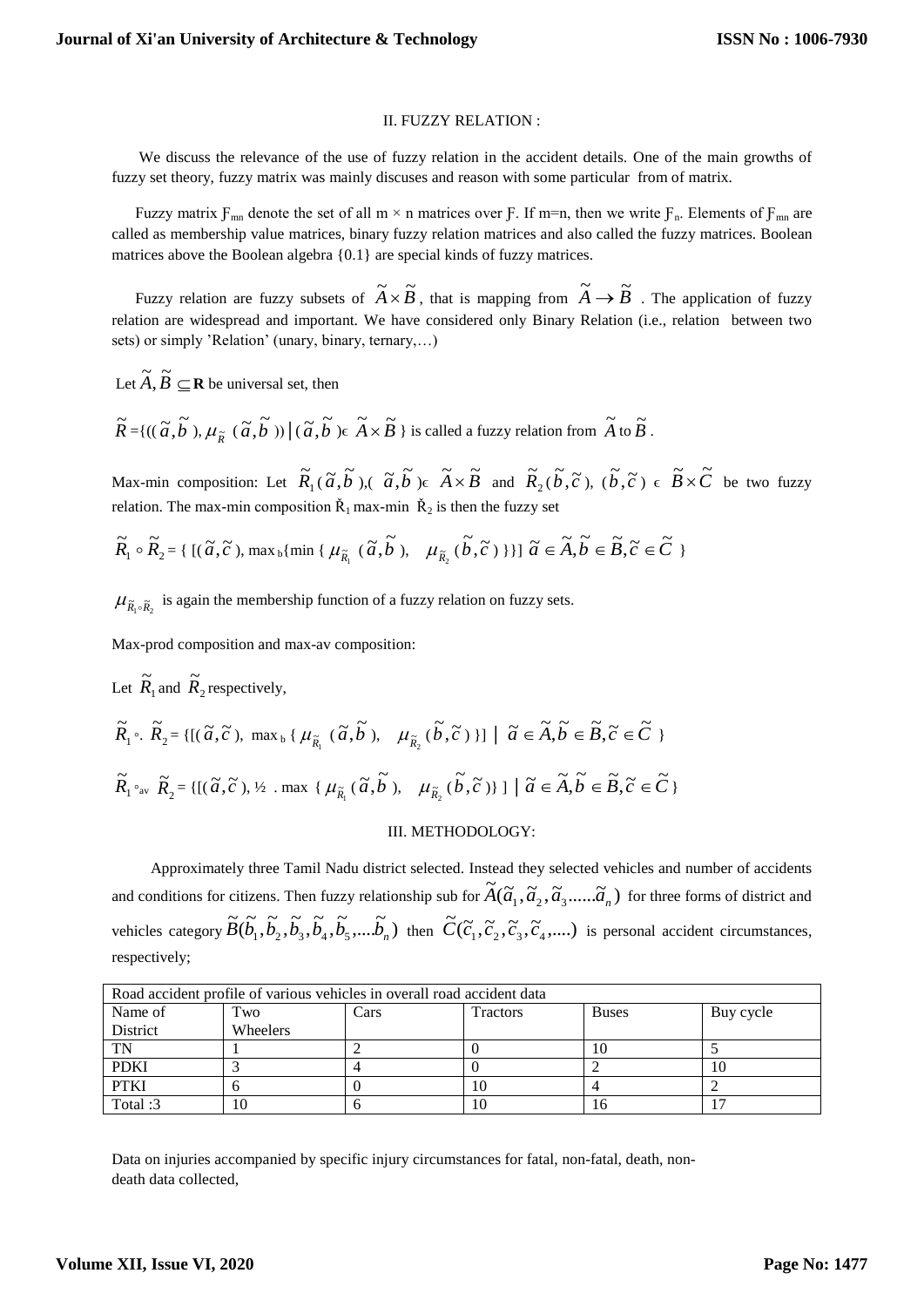| Accidents include vehicle type and specific incident circumstances In specifics per day |       |           |       |           |  |  |
|-----------------------------------------------------------------------------------------|-------|-----------|-------|-----------|--|--|
|                                                                                         | Fatal | Non fatal | Death | Non death |  |  |
| Two wheelers                                                                            |       |           |       |           |  |  |
| Cars                                                                                    |       | 10        |       |           |  |  |
| Tractors                                                                                |       |           |       | 10        |  |  |
| <b>Buses</b>                                                                            |       |           |       |           |  |  |
| Buy cycle                                                                               |       | 10        |       |           |  |  |

Then we can also define the conditions of district and vehicles and accidents person in fuzzy

matrix. First fuzzy membership function finds in all values then fuzzy relations calculated in the composition of max-prod, respectively max av composition.

The membership function also presents discrete values. Continuous operation occasionally. The membership function of a fuzzy group  $\hat{A}$  is denoted by  $\mu_{\tilde{A}} : X \rightarrow [0,1]$ .

A fuzzy set's membership function has the following format  $\tilde{A}$ : X $\rightarrow$  [ 0,1 ].Let  $R_1$  $\widetilde{R}_1$  and  $\widetilde{R}_2$  $\widetilde{R}_2$  be two bubbling relationships. Then the sets A, B, C fuzzy and a, b, c are subsets of fuzzy sets.

| Let the following matrix define $R_1(\tilde{a}, b)$ , |  |  |
|-------------------------------------------------------|--|--|
|-------------------------------------------------------|--|--|

|               | b,  | $\tilde{\phantom{a}}$<br>b, | $\tilde{\phantom{a}}$<br>b <sub>3</sub> | $b_{\scriptscriptstyle 4}$ | $\tilde{b}_5$ |
|---------------|-----|-----------------------------|-----------------------------------------|----------------------------|---------------|
| $\tilde{a}_1$ | . 1 | $\cdot$ .2                  | $\theta$                                |                            | .5            |
| $\tilde{a}_2$ | .3  |                             | 0                                       |                            |               |
| $\tilde{a}_3$ | .6  | $\theta$                    |                                         | .4                         | $\cdot$ .2    |

Then  $\widetilde{R}_2(\widetilde{b}, \widetilde{c})$  define,

|                              | $\widetilde{c}_1$ | $\tilde{c}_2$ | $\tilde{c}_3$ | $\widetilde{c}_4$ |
|------------------------------|-------------------|---------------|---------------|-------------------|
| $\widetilde{a}_1$            | .6                | $\Omega$      | $\cdot$       | .3                |
| $\tilde{a}_{2}$              | $\cdot$           |               | .5            | 0                 |
| $\overline{\tilde{a}_3}$     | .5                | $\Omega$      | .4            |                   |
| $\overline{\widetilde{a}_4}$ | $\cdot$ 3         | $\cdot$       |               | 0                 |
| $\overline{\tilde{a}_5}$     |                   |               |               | .5                |

We will first calculate, the min-max-composition  $\widetilde{R}_1 \circ \widetilde{R}_2(\widetilde{a}, \widetilde{c})$ :

The determination for  $\tilde{a} = \tilde{a}_1$ ,  $\tilde{c} = \tilde{c}_1$ 

will be shown in detail and left to the reader to check the total results shown in the matrix at the end of the detailed calculations.We step the min operation first in the smaller brackets of

$$
\widetilde{R}_1 \circ \widetilde{R}_2 = \{ [(\widetilde{a}, \widetilde{c}), \max_b \{ \min \{ \mu_{\widetilde{R}_1} (\widetilde{a}, \widetilde{b}), \mu_{\widetilde{R}_2} (\widetilde{b}, \widetilde{c}) \} \} ] \widetilde{a} \in \widetilde{A}, \widetilde{b} \in \widetilde{B}, \widetilde{c} \in \widetilde{C} \} :
$$
\nLet  $\widetilde{a} = \widetilde{a}_1, \widetilde{c} = \widetilde{c}_1$ , and  $\widetilde{b} = \widetilde{b}_j$ ,  $j = 1, 2, \ldots, 5$ :\n
$$
\min \{ \mu_{\widetilde{R}_1} (\widetilde{a}_1, \widetilde{b}_1), \mu_{\widetilde{R}_2} (\widetilde{b}_1, \widetilde{c}_1) \} = \min \{ .1, 6 \} = .1
$$

# **Volume XII, Issue VI, 2020**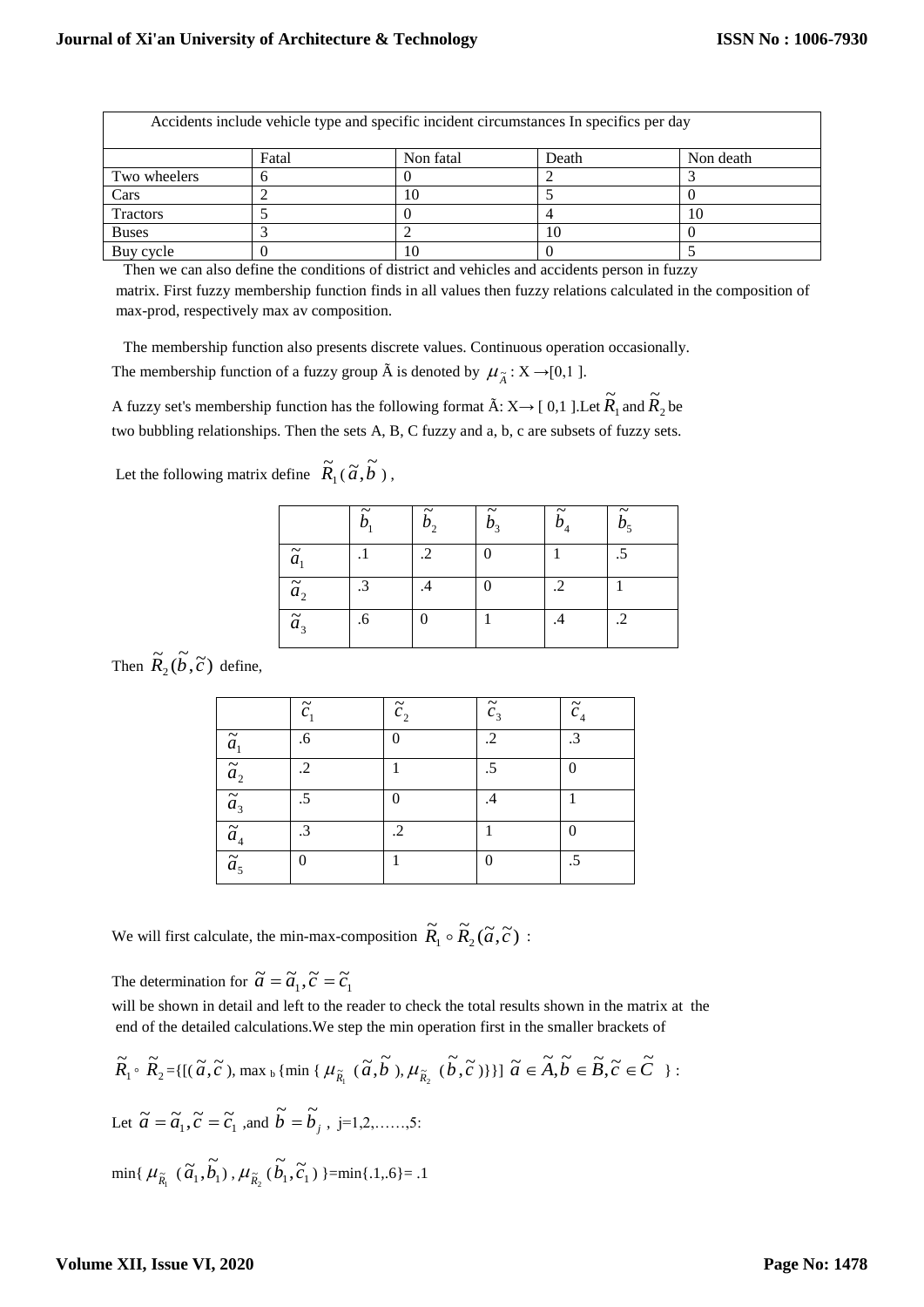$$
\begin{aligned}\n\min \{ \ \mu_{\tilde{R}_1} \ (\tilde{a}_1, \tilde{b}_2), \ \mu_{\tilde{R}_2} \ (\tilde{b}_2, \tilde{c}_1) \} = \min \{ .2, 2 \} = .2 \\
\\
\min \{ \ \mu_{\tilde{R}_1} \ (\tilde{a}_1, \tilde{b}_3), \ \mu_{\tilde{R}_2} \ (\tilde{b}_3, \tilde{c}_1) \} = \min \{ 0.5 \} = 0 \\
\\
\min \{ \ \mu_{\tilde{R}_1} \ (\tilde{a}_1, \tilde{b}_4), \ \mu_{\tilde{R}_2} \ (\tilde{b}_4, \tilde{c}_1) \} = \min \{ 1, 3 \} = .3 \\
\\
\min \{ \ \mu_{\tilde{R}_1} \ (\tilde{a}_1, \tilde{b}_5), \ \mu_{\tilde{R}_2} \ (\tilde{b}_5, \tilde{c}_1) \} = \min \{ .5, 0 \} = 0 \\
\\
\tilde{R}_1 \circ \tilde{R}_2 \ (\tilde{a}_1, \tilde{c}_1) = ((\tilde{a}_1, \tilde{c}_1), \ \mu_{\tilde{R}_1 \circ \tilde{R}_2} \ (\tilde{a}_1, \tilde{c}_1)) = ((\tilde{a}_1, \tilde{c}_1), \max \{ .1, .2, 0, .3, 0 \}) = ((\tilde{a}_1, \tilde{c}_1), .3)\n\end{aligned}\n\right.
$$

By comparison with the above estimate, we now evaluate the membership scores for all pairs

 $(\tilde{a}_i, \tilde{c}_j)$ , i=1,2, ..... ,3, j=1,2, ...... ,4 and arrive at the

|                                           |               | $\widetilde{c}_1$ | $\tilde{c}_1$ | $\tilde{c}_3$ | $\widetilde{c}_4$ |
|-------------------------------------------|---------------|-------------------|---------------|---------------|-------------------|
| $\widetilde{R}_1 \circ \widetilde{R}_2$ : | $\tilde{a}_1$ | $\cdot$ 3         |               |               |                   |
|                                           | $\tilde{a}_2$ | .3                |               | .4            |                   |
|                                           | $\tilde{a}_3$ | .6                | .2            | .4            |                   |

Composition of max-min for max-min accidents in fatal, non-fatal, death, nondeath details in road accidents per day.

For the max-prod, we obtain

$$
\tilde{a} = \tilde{a}_1, \tilde{c} = \tilde{c}_1, \tilde{b} = \tilde{b}_i, i=1,\dots,5:
$$
  
\n
$$
\mu_{\tilde{R}_1}(\tilde{a}_1, \tilde{b}_1) \cdot \mu_{\tilde{R}_2}(\tilde{b}_1, \tilde{c}_1) = 1.6 = .06
$$
  
\n
$$
\mu_{\tilde{R}_1}(\tilde{a}_1, \tilde{b}_2) \cdot \mu_{\tilde{R}_2}(\tilde{b}_2, \tilde{c}_1) = 2.2 - .2 = .04
$$
  
\n
$$
\mu_{\tilde{R}_1}(\tilde{a}_1, \tilde{b}_3) \cdot \mu_{\tilde{R}_2}(\tilde{b}_3, \tilde{c}_1) = 0.5 = 0
$$
  
\n
$$
\mu_{\tilde{R}_1}(\tilde{a}_1, \tilde{b}_4) \cdot \mu_{\tilde{R}_2}(\tilde{b}_4, \tilde{c}_1) = 1.3 = .3
$$
  
\n
$$
\mu_{\tilde{R}_1}(\tilde{a}_1, \tilde{b}_5) \cdot \mu_{\tilde{R}_2}(\tilde{b}_5, \tilde{c}_1) = .5.0 = .0
$$

Hence

$$
\widetilde{R}_1 \circ \widetilde{R}_2(\widetilde{\alpha}_1, \widetilde{c}_1) = ((\widetilde{\alpha}_1, \widetilde{c}_1), (\mu_{\widetilde{R}_1 \circ \widetilde{R}_2}(\widetilde{\alpha}_1, \widetilde{c}_1))) = ((\widetilde{\alpha}_1, \widetilde{c}_1), \max \{.06, 04, 0, .3, 0\}) = ((\widetilde{\alpha}_1, \widetilde{c}_1), .3)
$$

After the number of multiplication computations resulting, we get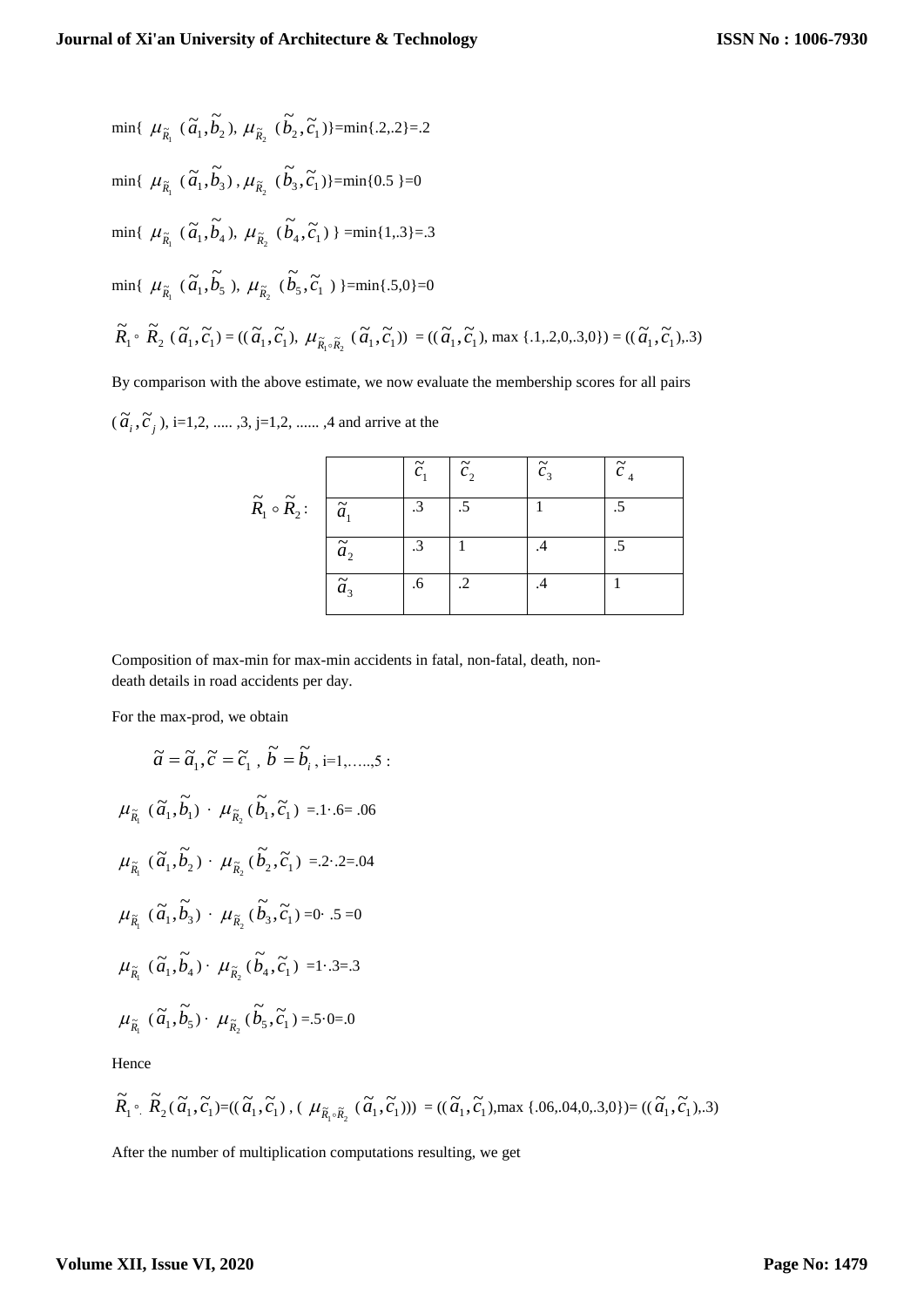| $\dot{R}_1$ <sup>o</sup> $\dot{R}_2$ : |  |
|----------------------------------------|--|
|                                        |  |

|                       | $\tilde{\phantom{a}}$ | $\tilde{\phantom{a}}$<br>$\mathcal{C}$ | $\tilde{\phantom{a}}$<br>c, | $\tilde{\phantom{a}}$ |
|-----------------------|-----------------------|----------------------------------------|-----------------------------|-----------------------|
| $\tilde{\phantom{a}}$ | -2                    |                                        |                             | .25                   |
| $\tilde{a}_1$         | .18                   |                                        | .20                         | ن                     |
| $\tilde{a}_{3}$       | .36                   |                                        | .12                         |                       |



The max-av composition finally yields

| $\mu(\widetilde{a}_1, \widetilde{b}_i) + \mu(\widetilde{b}_i, \widetilde{c}_1)$ |
|---------------------------------------------------------------------------------|
|                                                                                 |
|                                                                                 |
| .5                                                                              |
| 1.3                                                                             |
|                                                                                 |

Hence

$$
\frac{1}{2} \max_{b} \{ \mu_{\tilde{R}_{1}}(\tilde{a}_{1}, \tilde{b}_{i}) + \mu_{\tilde{R}_{2}}(\tilde{b}_{i}, \tilde{c}_{1}) \} = \frac{1}{2} \cdot (1.3) = .65
$$

|                                                                     |               | $\tilde{\phantom{a}}$<br>◠ | $\tilde{c}_1$ | $\tilde{c}_3$ | $\tilde{c}_4$ |
|---------------------------------------------------------------------|---------------|----------------------------|---------------|---------------|---------------|
| $\widetilde{R}_1\mathbin{{^\circ_{\mathrm{av}}}} \widetilde{R}_2$ : | $\tilde{a}_1$ | .65                        | .75           |               |               |
|                                                                     | $\tilde{a}_1$ |                            |               |               | .75           |
|                                                                     | $\tilde{a}_3$ | .75                        | .6            |               |               |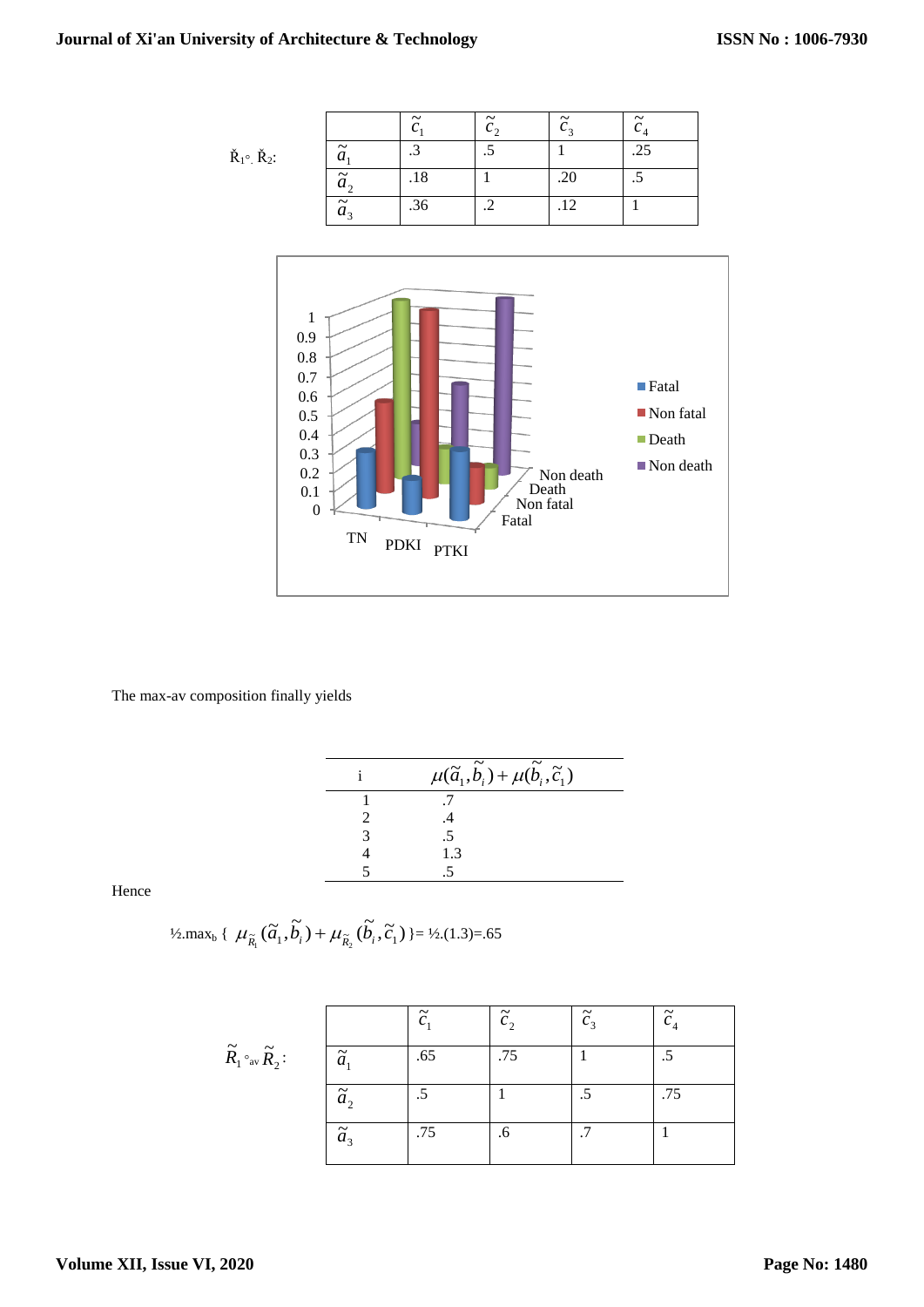The cumulative state of individual injuries is estimated for fatal, non-fatal, death and non-death.

## IV. RESULTS:

\* The highest road accidents were reported in 2019 Total area of road accidents recorded in three district values.

| District    | Fatal | Non<br>fatal | Death | Non<br>death |
|-------------|-------|--------------|-------|--------------|
| TN          |       |              | 10    |              |
| <b>PDKI</b> |       | 10           |       |              |
| <b>PTKI</b> |       |              |       | 10           |



- $\cdot$  Non-fatal 23 and non-death 22 in the name of three districts, around accidents and death 22 and fatal 18.
- Major and fatal accidents are caused by both wheelers and vehicles.

## V. CONCLUSION:

 The main reason for accidents is speeding, loading in good carriages, carrying people in carriages of goods, using mobile phones while driving, driving drunk, jumping red light. So do avoid all of this. Original driving care Licenses are compulsory. The vehicle population continually growing year after year. Effective enforcement of drunken driving by police and transport officials will reduce then number of crashes. It's very important because some students in college use drunken regularly. My research paper on features is roughly cause for accident. Then the ongoing efforts on this line will lead India to overall accidents and safeguard its state-owned human capital.

#### REFERENCES:

[1] Website of World Health Organization (WHO).

[2]Manish Ruikar "National Statistics of road traffic accidents in India" Journal of Orthopacdics Traum atalogy and Rehabilitation Vol 6. Issue 1 Jan- April 2013 ppl-6.